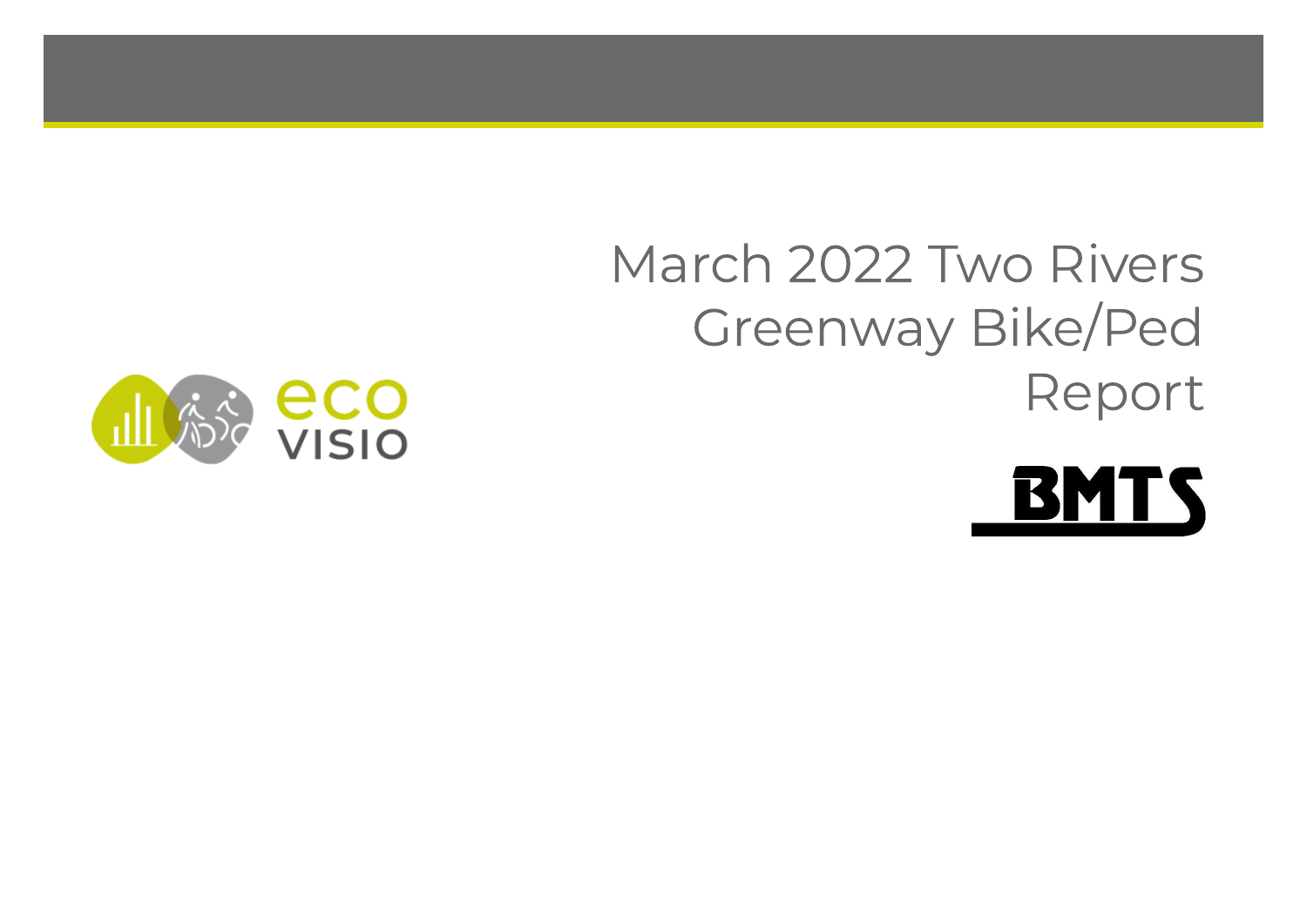March 1, 2022 → March 31, 2022

 $11\%$  18%



- South Washington St. Bridge Pedestrian
- North Ostiningo Park at Howell Drive Pedestrian
- Otsiningo South Pedestrian
- Riverwalk at Court Street Pedestrian
- Confluence Tunnel Pedestrian
- Vestal Rail Trail West Extension Pedestrian
- Owego Riverwalk

18%

 $\bullet$  $\bullet$  $\bullet$  $\bullet$  $\bullet$ 

☆ Noyes Island Pedestrian  $\bullet$ 

15% 9% 8% 7%

 $12\%$  14%



● % Vestal Rail Trail - West Extension Cyclist



10% 8% 6% 5%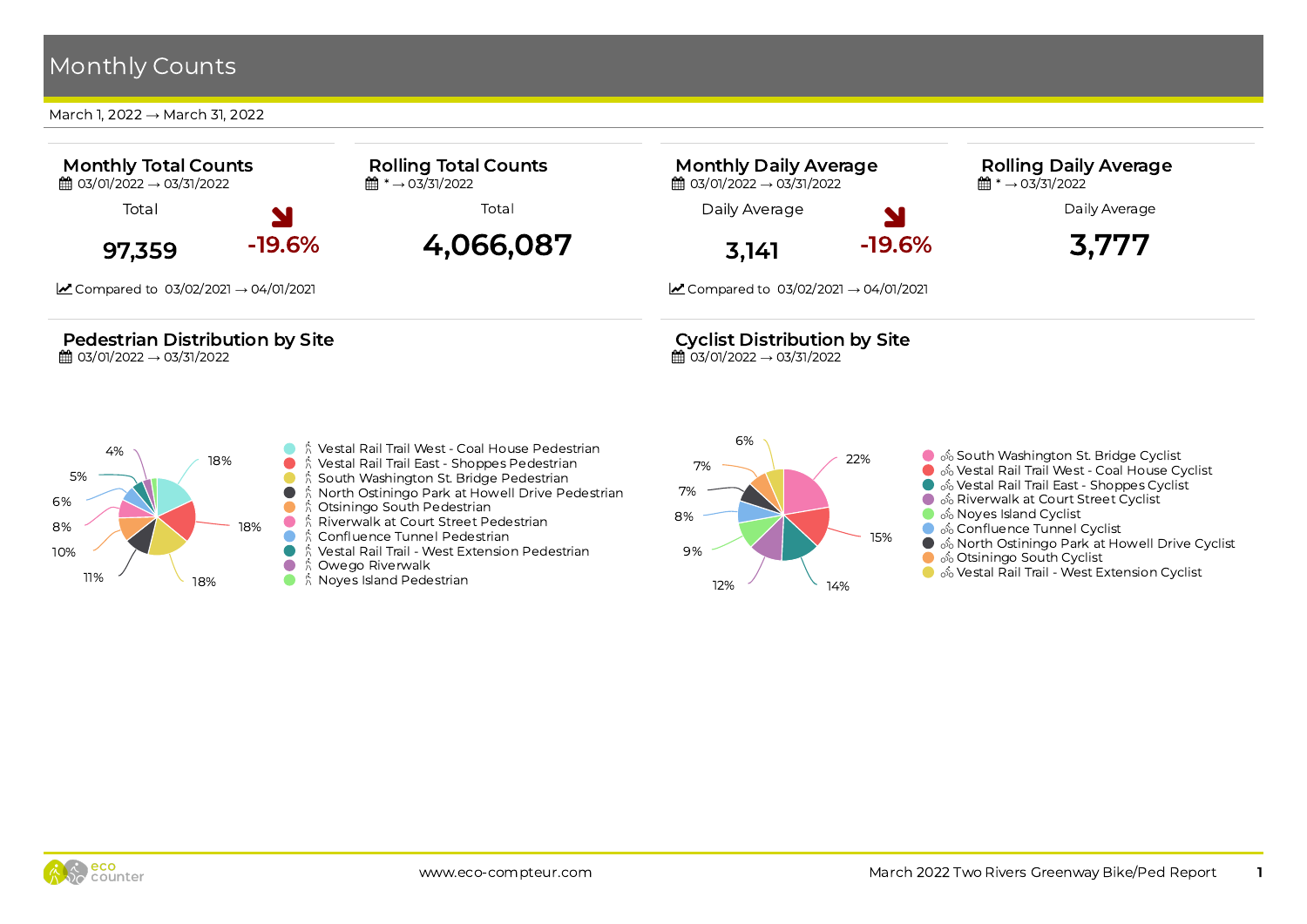March 1, 2022 → March 31, 2022



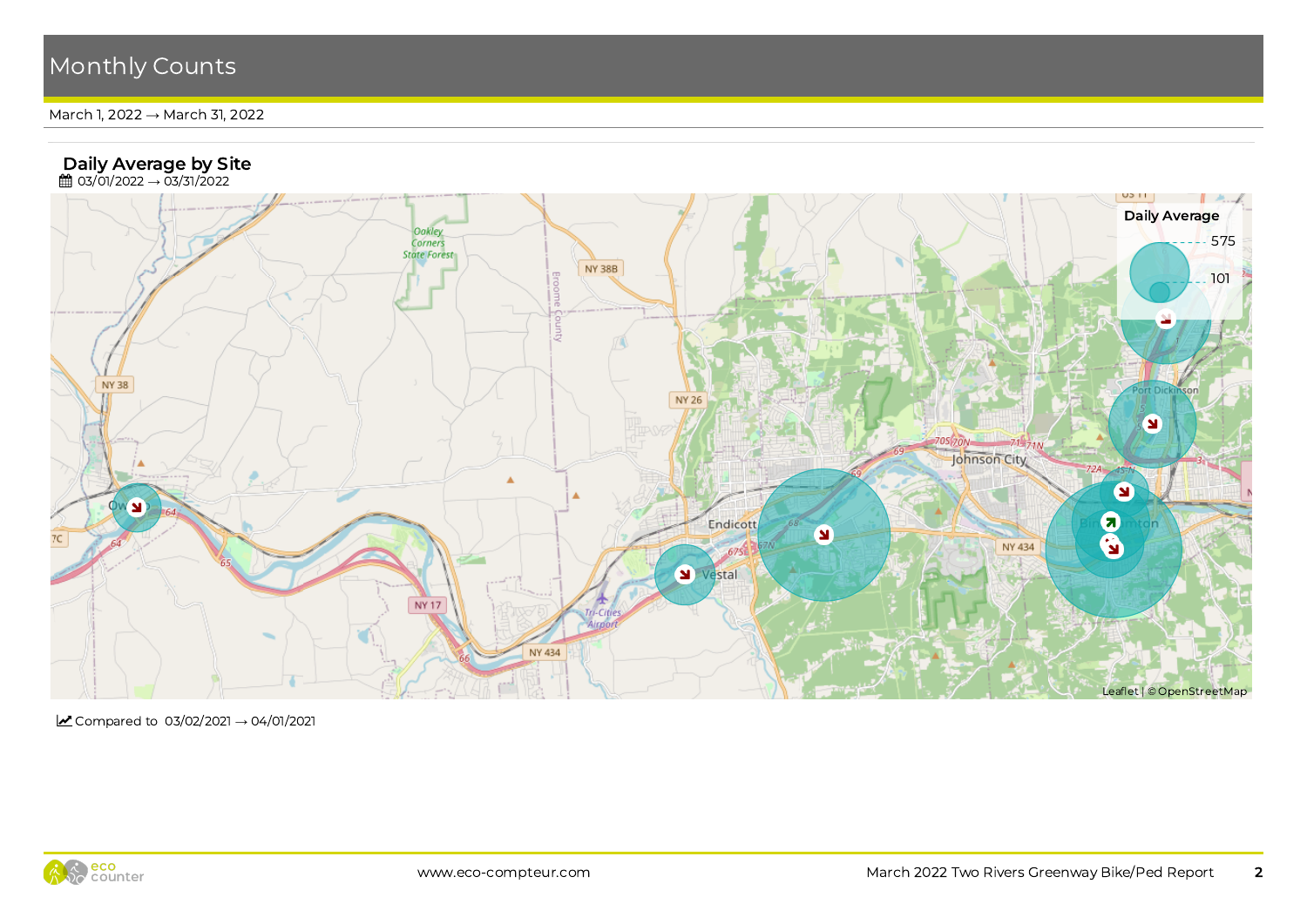March 1, 2022 → March 31, 2022

#### Cyclist Summary by Site

**曲 03/01/2022 → 03/31/2022** 

| ᇤ ♡♡ ♡ '/ 스♡스스                               |       |                                 |               |                     |                                     |  |            |                               |  |
|----------------------------------------------|-------|---------------------------------|---------------|---------------------|-------------------------------------|--|------------|-------------------------------|--|
| Site                                         | Total |                                 | Daily Average |                     | Peak Day                            |  | Peak Count |                               |  |
| South Washington St. Bridge Cyclist          |       | $2,323$ $\triangleright$ -13.1% |               | $75 \times -13.1\%$ | Fri Mar 18, 2022 Thu Mar 25, 2021   |  |            | $164 \times 13.7\%$           |  |
| Vestal Rail Trail West - Coal House Cyclist  |       | $1,525$ $\triangleright$ -33.8% |               | $49 \times -33.8\%$ | Sun Mar 6, 2022   Sun Mar 21, 2021  |  |            | $197 \times 0.5\%$            |  |
| Vestal Rail Trail East - Shoppes Cyclist     |       | 1,435   <b>→</b> -16.6%         |               | $46 \times 16.6\%$  | Sun Mar 6, 2022   Wed Mar 10, 2021  |  |            | $182 \times 0.0\%$            |  |
| Riverwalk at Court Street Cyclist            |       | $1,24$ ] $\bullet$ -34.5%       |               | 40 $\bullet$ -34.5% | Fri Mar 18, 2022   Sun Mar 21, 2021 |  |            | $104 \times -45.0\%$          |  |
| Noves Island Cyclist                         |       | $988 \times -33.0\%$            |               | $32 \times -33.0\%$ | Sun Mar 13, 2022   Tue Mar 23, 2021 |  |            | $115$ $\triangleright$ -2.5%  |  |
| Confluence Tunnel Cyclist                    |       | $818 \times -38.2\%$            |               | $26 \times -38.2\%$ | Fri Mar 18, 2022   Sun Mar 21, 2021 |  |            | 82 $\bullet$ -33.3%           |  |
| North Ostiningo Park at Howell Drive Cyclist |       | $716$ $\triangleright$ -54.6%   |               | $23 \times -54.6\%$ | Fri Mar 18, 2022   Thu Mar 25, 2021 |  |            | $141 \times -30.2\%$          |  |
| Otsiningo South Cyclist                      |       | $694 \times -59.0\%$            |               | $22 \times -59.0\%$ | Fri Mar 18, 2022   Sun Mar 21, 2021 |  |            | $136$ $\triangleright$ -38.5% |  |
| Vestal Rail Trail - West Extension Cyclist   |       | $673$ $\triangleright$ -29.3%   |               | $22 \times -29.3\%$ | Fri Mar 18, 2022   Sun Mar 21, 2021 |  | 125        | $\blacktriangleright$ -12.6%  |  |
|                                              |       |                                 |               |                     |                                     |  |            |                               |  |

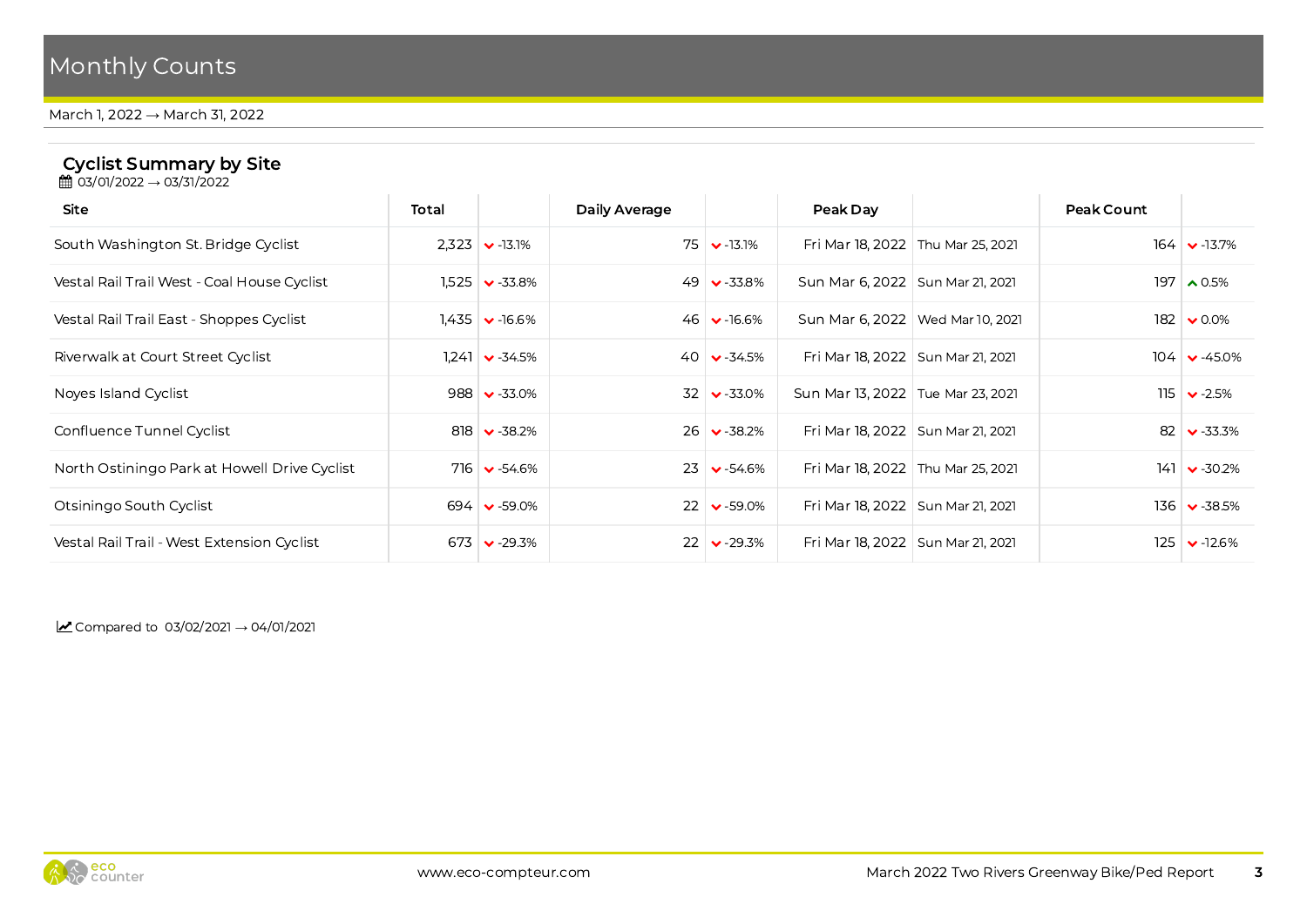March 1, 2022 → March 31, 2022

#### Pedestrian Summary by Site

**曲 03/01/2022 → 03/31/2022** 

| Site                                            | Total  |                                       | Daily Average |                      | Peak Day                           |                                     | Peak Count |                                 |
|-------------------------------------------------|--------|---------------------------------------|---------------|----------------------|------------------------------------|-------------------------------------|------------|---------------------------------|
| Vestal Rail Trail West - Coal House Pedestrian  | 15.647 | $\vee$ -20.6%                         |               | 505 $\sqrt{20.6\%}$  | Sun Mar 6, 2022   Wed Mar 10, 2021 |                                     |            | $1,580$ $\sim$ 16.0%            |
| Vestal Rail Trail East - Shoppes Pedestrian     |        | $15,637$ $\triangleright$ -22.8%      |               | 504 $\bullet$ -22.8% | Sun Mar 6, 2022   Sun Mar 21, 2021 |                                     |            | $1,606$ $\vee$ 17.5%            |
| South Washington St. Bridge Pedestrian          |        | $15,499$ $\blacktriangleright$ -16.5% |               | 500 $\sqrt{-16.5\%}$ | Fri Mar 18, 2022   Thu Apr 1, 2021 |                                     |            | $1,215$ $\triangleright$ -12.8% |
| North Ostiningo Park at Howell Drive Pedestrian |        | $9,197$ $\triangleright$ -33.0%       |               | $297 \times -33.0\%$ | Sun Mar 6, 2022   Wed Mar 10, 2021 |                                     |            | $906 \times -8.9\%$             |
| Otsiningo South Pedestrian                      |        | $8,829$ $\triangle 8.0\%$             |               | $285 \times 8.0\%$   | Sun Mar 6, 2022   Wed Mar 10, 2021 |                                     |            | $1,177$ $\sim$ 67.4%            |
| Riverwalk at Court Street Pedestrian            |        | $6,834$ $\lambda$ 259.3%              |               | $220 \times 259.3\%$ | Sun Mar 6, 2022   Sun Mar 7, 2021  |                                     |            | $667 \times 149.8\%$            |
| Confluence Tunnel Pedestrian                    |        | $5,627$ $\triangleright$ -41.9%       |               | $182 \times -41.9\%$ | Sun Mar 6, 2022   Wed Mar 10, 2021 |                                     |            | $624$ $\bullet$ -10.7%          |
| Vestal Rail Trail - West Extension Pedestrian   |        | 4,280 $\bullet$ -40.6%                |               | $138 \times -40.6\%$ | Sun Mar 6, 2022   Sun Mar 21, 2021 |                                     |            | $634 \times 4.1\%$              |
| Owego Riverwalk                                 |        | $3,143$ $\triangleright$ -5.1%        |               | $101 \times -5.1\%$  | Sun Mar 6, 2022   Sat Mar 20, 2021 |                                     |            | $323 \times 12.2\%$             |
| Noves Island Pedestrian                         |        | $2,253$ $\vee$ -23.1%                 |               | $73 \times -23.1\%$  |                                    | Fri Mar 18, 2022   Wed Mar 10, 2021 |            | $204 \times 15.9\%$             |

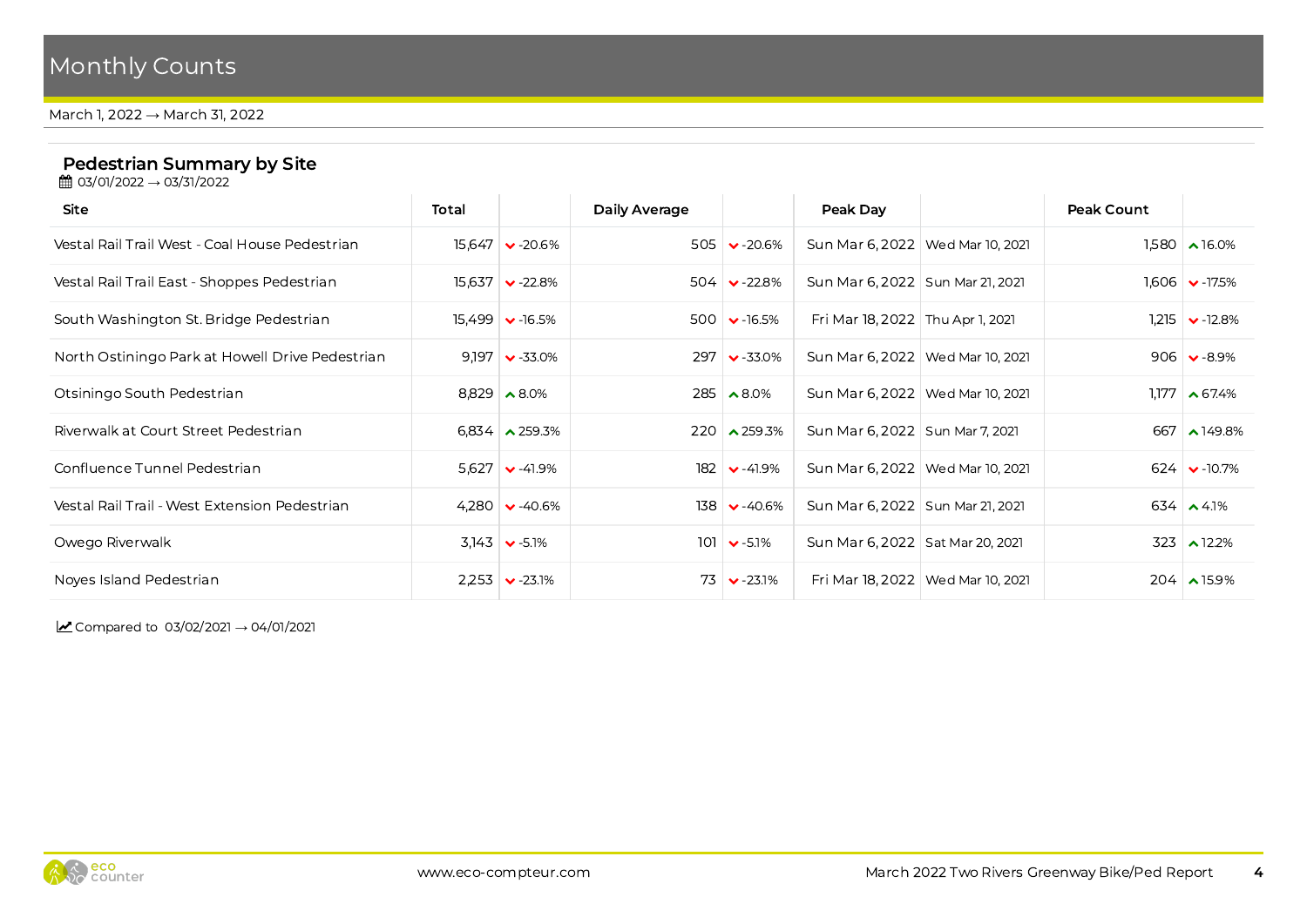March 1, 2022 → March 31, 2022

#### Total Summary by Site

**曲 03/01/2022 → 03/31/2022** 

| Site                                 | Total |                                  | Daily Average |                              | Peak Day                            |  | Peak Count |                                |  |  |  |
|--------------------------------------|-------|----------------------------------|---------------|------------------------------|-------------------------------------|--|------------|--------------------------------|--|--|--|
| South Washington St. Bridge          |       | $17,822$ $\triangleright$ -16.1% |               | $575 \times 16.1\%$          | Fri Mar 18, 2022 Thu Apr 1, 2021    |  |            | $1,379$ $\triangleright$ -4.9% |  |  |  |
| Vestal Rail Trail West - Coal House  |       | $17.172 \times -22.0\%$          |               | $554 \times -22.0\%$         | Sun Mar 6, 2022   Wed Mar 10, 2021  |  |            | $1,777$ $\sim$ 14.1%           |  |  |  |
| Vestal Rail Trail East - Shoppes     |       | $17,072$ $\triangleright$ -22.3% |               | 551 $\vee$ -22.3%            | Sun Mar 6, 2022   Sun Mar 21, 2021  |  |            | $1,788$ $\vee$ 16.0%           |  |  |  |
| North Ostiningo Park at Howell Drive |       | $9,913$ $\bullet$ -35.2%         |               | $320 \times -35.2\%$         | Sun Mar 6, 2022   Sun Mar 21, 2021  |  |            | $1,024$ $\bullet$ -10.8%       |  |  |  |
| Otsiningo South                      |       | $9,523$ $\vee$ -3.5%             |               | $307$ $\triangleright$ -3.5% | Sun Mar 6, 2022   Sun Mar 21, 2021  |  |            | $1,277$ $\sim$ 55.7%           |  |  |  |
| Riverwalk at Court Street            |       | $8,075$ $\sim$ 112.7%            |               | $260 \sim 112.7\%$           | Sun Mar 6, 2022   Sun Mar 7, 2021   |  |            | $768 \times 156.9\%$           |  |  |  |
| Confluence Tunnel                    |       | $6,445$ $\vee$ -41.4%            |               | $208 \times -41.4\%$         | Sun Mar 6, 2022   Sun Mar 21, 2021  |  |            | $686 \rightarrow -12.2\%$      |  |  |  |
| Vestal Rail Trail - West Extension   |       | $4.953 \rightarrow 39.3\%$       |               | $160 \times -39.3\%$         | Sun Mar 6, 2022   Sun Mar 21, 2021  |  |            | $726 \times -3.5\%$            |  |  |  |
| Noyes Island                         |       | $3,241$ $\vee$ -26.4%            |               | $105 \times -26.4\%$         | Fri Mar 18, 2022   Sun Mar 21, 2021 |  |            | $257 \times -6.2\%$            |  |  |  |
| Owego Riverwalk                      |       | $3,143$ $\triangleright$ -5.1%   | 101           | $\triangleright$ -5.1%       | Sun Mar 6, 2022   Sat Mar 20, 2021  |  |            | $323$ $\triangle$ 12.2%        |  |  |  |